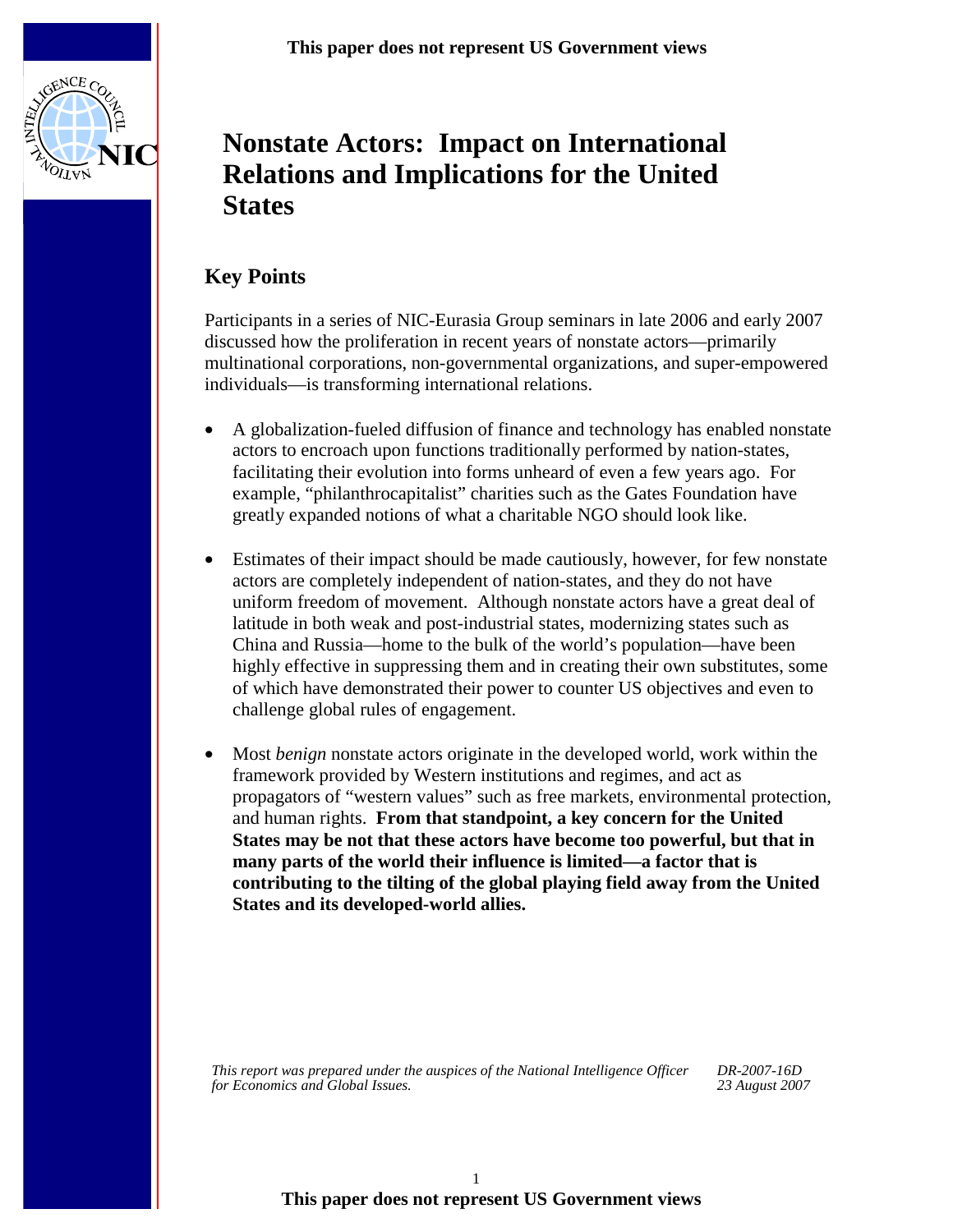# **Introduction**

The National Intelligence Council and Eurasia Group co-hosted a series of four seminars in late 2006 and early 2007 on *The Role of Nonstate Actors in International Politics*. These sessions examined a wide range of such actors (including terrorists and international criminals), but their primary focus was on non-criminal nonstate actors: multinational corporations, NGOs (nongovernmental organizations), and philanthropic super-empowered individuals. These entities were chosen because they have international clout, but are often overlooked in geopolitical analysis as they do not pose explicit security threats to the United States.

#### **A Note on Terminology**

Nonstate actors are non-sovereign entities that exercise significant economic, political, or social power and influence at a national, and in some cases international, level. There is no consensus on the members of this category, and some definitions include trade unions, community organizations, religious institutions, ethnic groupings, and universities in addition to the players outlined above. The bulk of the NIC-Eurasia Group discussions centered on organizations and individuals which are truly "nonstate," or which perform functions not typically associated with national governments in advanced Western economies:

- *Multinational corporations* are enterprises that manage production or deliver services in at least two countries. The traditional multinational is a private company headquartered in one country and with subsidiaries in others, all operating in accordance with a coordinated global strategy to win market share and achieve cost efficiencies. A significant portion of the discussion, however, centered on the relatively recent "multinationalization" of *state-owned enterprises* such as Russia's arms-export monopoly Rosonboronexport or Chinese oil company CNPC, which as state entities may or may not share the same incentives and goals as their private counterparts.
- *NGOs* (nongovernmental organizations) are organizations that are private, self-governing, voluntary, nonprofit, and task- or interest-oriented advocacy organizations. Within those broad parameters there is a huge degree of diversity in terms of unifying principles; independence from government, big-business, and other outside influences; operating procedures; sources of funding; international reach; and size. They can implement projects, provide services, defend or promote specific causes, or seek to influence policy. Discussion briefly touched on the contradiction-in-terms *Government Operated NGO (GONGO)*, which may be set up by governments to garner aid money or promote government interests.
- *Super-empowered individuals—*persons who have overcome constraints, conventions, and rules to wield unique political, economic, intellectual, or cultural influence over the course of human events—generated the most wide-ranging discussion. "Archetypes" include industrialists, criminals, financiers, media moguls, celebrity activists, religious leaders, and terrorists. The ways in which they exert their influence (money, moral authority, expertise) are as varied as their fields of endeavor. As bounded by seminar participants, this category excludes political office holders (although some super-empowered individuals eventually attain political office), those with hereditary power, or the merely rich or famous.

There are far more shared interests between NGOs and super-empowered individuals (driven by normative agendas) than between either of them and multinationals (driven by a quest for profit and growth). At the same time they do not exist in isolation from each other; for example, NGOs may censure, lobby, or advise multinational corporations and super-empowered individuals may head a multinational or an NGO.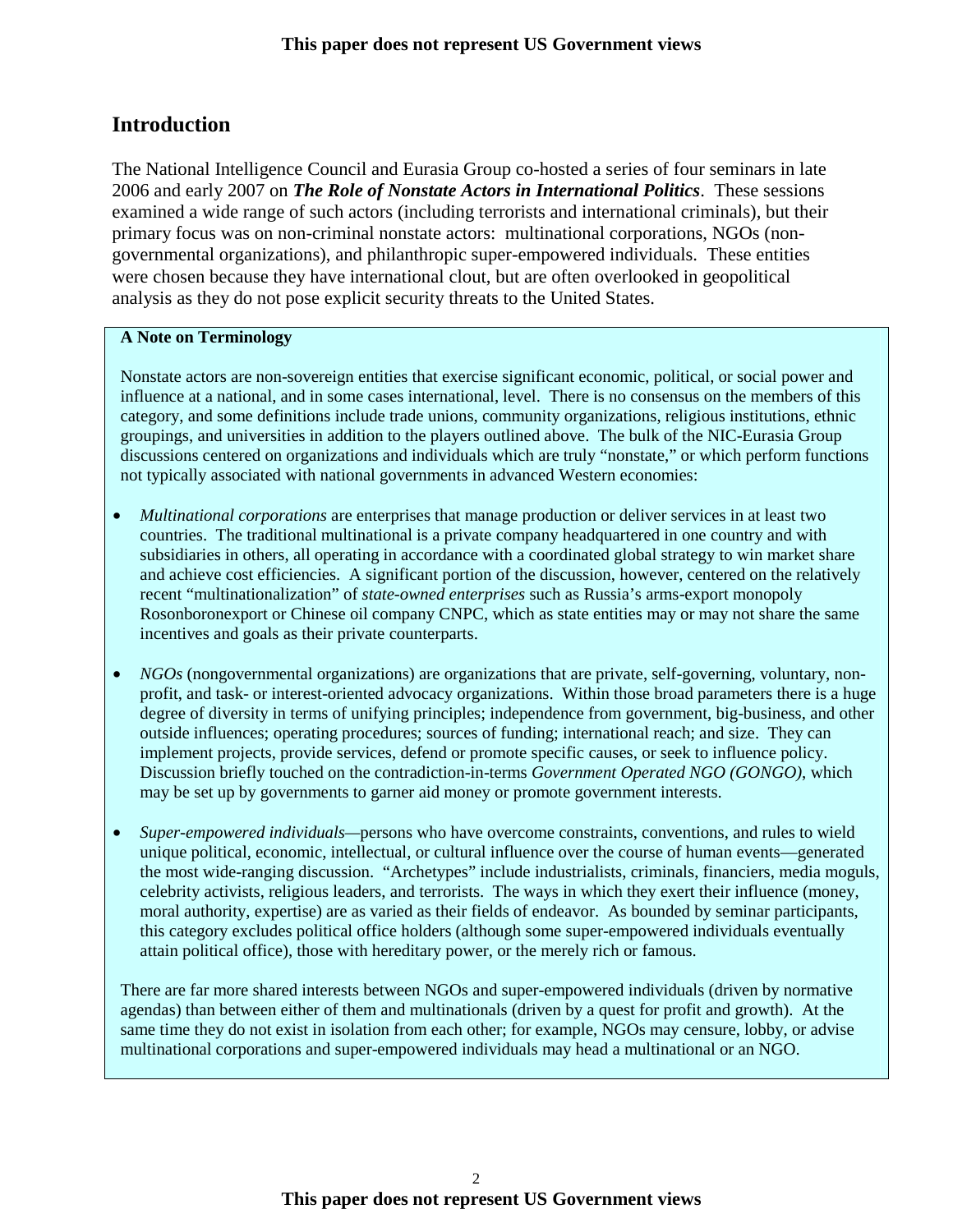## **What is "New" About Nonstate Actors?**

Influential nonstate actors are not a new phenomenon: the Hanseatic League monopolized trade on the Baltic Sea between the 13<sup>th</sup> and  $17<sup>th</sup>$  centuries, the highly powerful East India Company was founded in 1600, European haute finance was a major contributor to the relative peace of the  $19<sup>th</sup>$  century, and the Red Cross dates to the 1860s. What differentiates and shapes contemporary nonstate actors, however, is an unprecedented operating environment. The end of the Cold War meant that military and security issues no longer automatically dominated the economic and social ones that are the benign nonstate actors' stock-in-trade; globalization has made financial, political, and technical resources more widely available (and constrained the developed world's ability to make the rules); and technology and the growth of a global popular culture provide new opportunities for rallying support and getting messages across.

For **multinational corporations**, the most important change is the breaking down of the old model of multinationals headquartered in developed countries, with subsidiaries in the developing world taking orders from them. Today a growing number of multinationals (many of them state-owned enterprises) based in emerging market countries—particularly China, India, Russia, Brazil, Mexico, and Turkey—have become powers in their own right. This dynamic, reminiscent of such mercantilist constructs as the East India Company, has been instrumental in shifting corporate power away from the OECD countries:

- Multinationals from China, India, Russia and other emerging-market states are offering "pariah states" that the United States would prefer to isolate an alternative source of investment that weakens the political and economic leverage of Western governments. For example, Indian energy firms are investing in Burma and Cuba, and have growing ties with Venezuela, while Chinese state-owned enterprises are investing in Iran, Sudan, Burma, and Zimbabwe.
- Emerging market-based multinationals are increasingly merging with or acquiring developed-world companies, as well as buying up other Western assets and sometimes gaining access to sensitive technologies in the process;
- The bulk of the world's gas and oil reserves is now controlled by emerging market-based multinationals owned by or in close alignment with their home governments.

**NGOs** have prospered from both the growing (but primarily Western) emphasis on human, vice national, security—which raises the stock of the social and humanitarian issues in which many NGOs have unique expertise—and the involvement by billionaires in social issues.

- In contrast to traditional charitable NGOs (which tend to be characterized by small staffs, close-to-the-bone funding, and tactical outlook), the "philanthrocapitalist" (Bill Gates, George Soros, Richard Branson) charities that have emerged since the turn of the century espouse exceedingly ambitious goals and have vast fortunes at their disposal.
- Since 2001, advocacy NGOs that work transnational issues such as the environment, public health, migration and displacement, and social and economic justice have received greater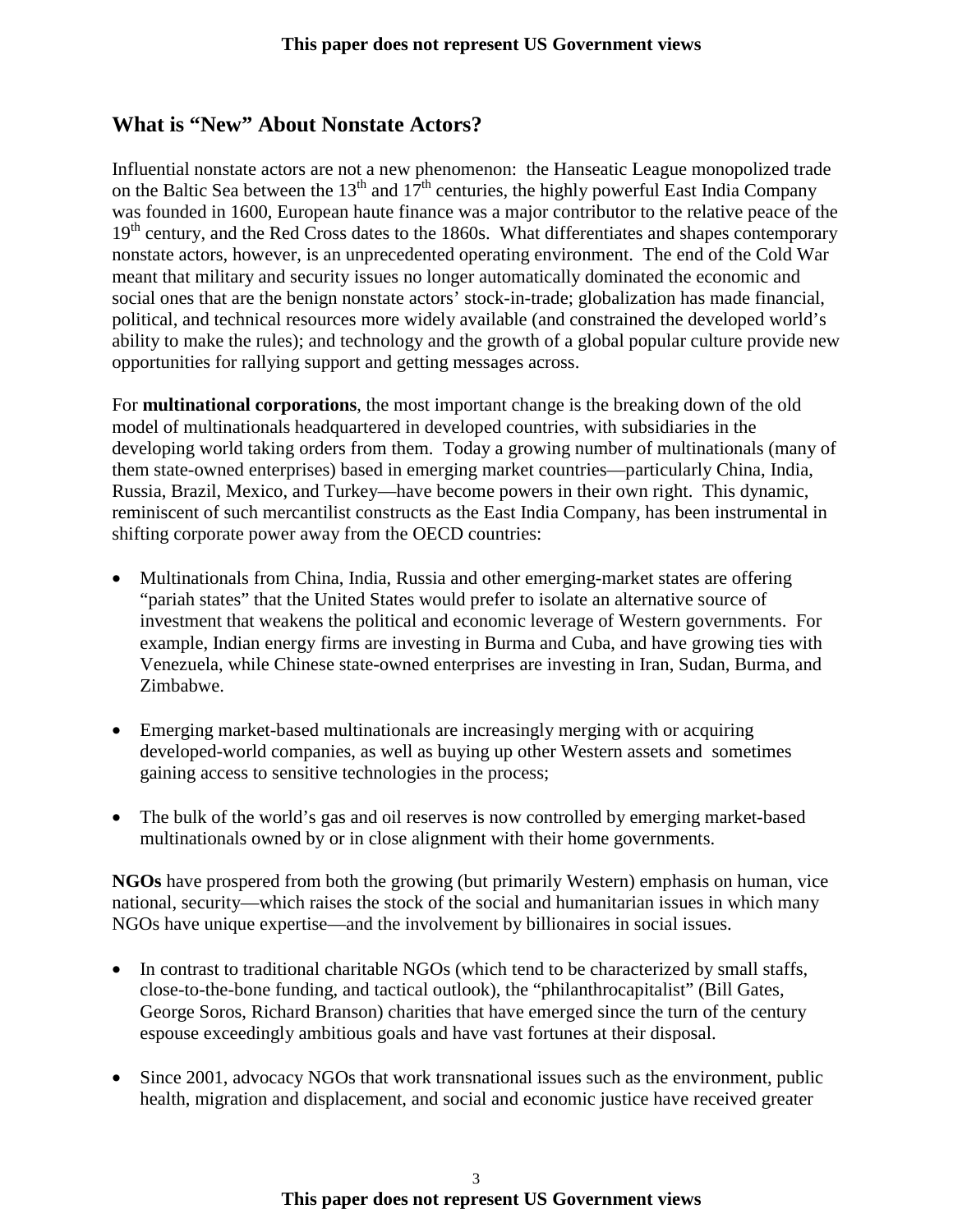visibility and influence thanks to increased public demands for action in such areas. With national governments frequently ceding the handling of these issues to NGOs, they have been allowed to encroach upon turf that had traditionally belonged to states.

• Traditional NGO networking, information exchange, and initiation of global campaigns has been exponentially enhanced by use of the internet.

Changes in global politics, economics, and society have generally (with a few exceptions noted below) enhanced the **super-empowered individual** phenomenon:

- **Industrialists** can exercise considerably more influence in global markets because their assets and leverage are now internationally diversified in ways that old-style entrepreneurs such as Andrew Carnegie (constrained by the regulatory power of the US Government) could not have achieved. The same dynamic has also enabled **international criminals** to diversify assets and escape the jurisdiction of those who would put them out of business.
- Globalized media have allowed **entertainers** to replace artists and intellectuals as leaders in shaping global public opinion. Bono, for example, has raised global consciousness about the plight of Africa, while Mia Farrow has been instrumental in pressuring China over its relations with Sudan by drawing linkages between Darfur and the 2008 Beijing Olympics.
- **Anarchists** and **terrorists** from Guy Fawkes to Mohammed Atta have carried out violent attacks that resonate across borders. But the ability to transmit information via the internet and other global media has exponentially increased the speed with which their example inspires others. Technological advances also have put ever more powerful weapons into the hands of individuals and small groups.

At the same time, globalization has actually hurt a handful of super-empowered individual archetypes. As technology and legal reforms make markets more diverse and liquid, no one **financier** can dominate corporate finance as J.P. Morgan once did. Similarly, in an age of myriad choices in television, print media, the film industry, and the internet, **media moguls** cannot hope to earn the same market share or exercise the same public influence as that of William Randolph Hearst. The web has also in many cases lowered the profile of **political activists** whose energy and indignation are expended in relative privacy over the internet instead of on the streets.

### **Nonstate Actors and the State**

The impact of nonstate actors is context-dependent, however. The roles they play, and the influence they exert, depend upon political, economic, and social context. As a basis of comparison, the NIC-Eurasia Group seminars divided the world into three categories—weak states, modernizing states, and developed/post-industrial states—and found that most categories of nonstate actors have far more freedom of movement both in weak and in developed/postindustrial states than in modernizing ones.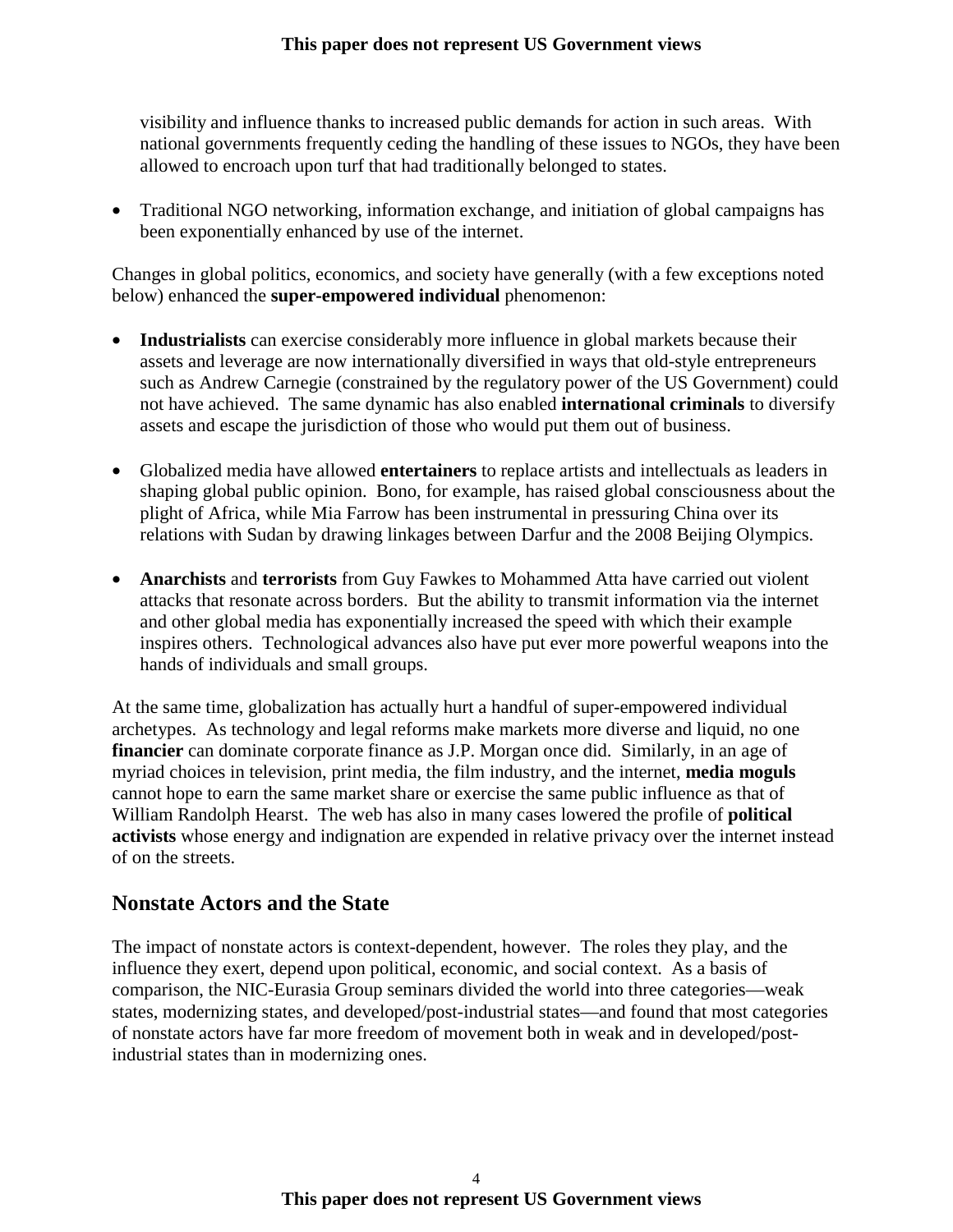#### **This paper does not represent US Government views**

*Weak states* tend to be former colonial holdings that never made the transition to viable nationstate. Such governments as exist struggle to provide order to society, and will often resort to force in an effort to do so. Ethno-religious and tribal factionalism predominate over nationalism. Examples include Afghanistan, Somalia, Lebanon, Congo, and a host of others.

• Depending on the country in question, "bad" sub-state actors (e.g., the Taliban, Hizballah, al-Qa'ida, the Islamic Courts Union) may seriously challenge the central government; multinational corporations, including state-owned enterprises from modernizing states, may provide lucrative deals that enable weak governments (particularly in resource-rich countries) to resist international demands for political and economic reform; and NGOs may substitute for governments in the areas of sustainable development; health and nutrition; and civil, political, and human rights.

*Modernizing states*, encompassing 80 percent of the global population, remain entrenched in the classic state system: firmly sovereign (bristling at any real or perceived external interference in their domestic affairs) and defining national security in terms of force. Nationalism is often an instrument of state power, and unruly minorities are suppressed. Such states tend to be centralized and highly bureaucratic, with the national government involved in management of the economy. Such states can be either democratic or autocratic; prominent examples include Brazil, Russia, India, and China (the "BRICs").

• These states habitually view foreign nonstate actors as a threat to national sovereignty, and may attempt to neutralize them by banning them outright; regulating them; and/or creating their own "nonstate" look-alikes such as government-operated NGOs to further state goals. This is not to say that they always exert absolute control: NGOs that have been allowed to operate within a country as social safety valves may end up as forces for political or social change, and super-empowered individuals may have an influence on the most sovereigntyconscious country's domestic and foreign policies. Generally, however, modernizing states are the least hospitable ground for nonstate actors.

*Developed/post-industrial states* have moved beyond the absolutist model of state sovereignty found among modernizing states. Nationalism exists, but the state is increasingly out of the business of creating and maintaining a national identity. Within this world the distinction between domestic and foreign affairs disintegrates, so that mutual interference and surveillance among states becomes the norm. Borders between states are increasingly unguarded, and force is rejected as a means of settling disputes. The members of the European Union are exemplars of the states in this category.<sup>1</sup>

• A majority of the most influential multinationals, NGOs, and super-empowered individuals originate in, or operate from, the developed world. This is because many of the factors that empower them—communication and information technologies, globalized finance and commerce, and the global elite<sup>2</sup>—are functions of developed countries. They therefore tend

 $\overline{a}$  $1$  The US is harder to categorize, being a developed state with some modernizing sensibilities.

 $2^2$  A technocratic grouping resulting from consolidation of global markets and culture. The members of the global elite are not tied to any particular nationality, and move freely from country to country as their livelihoods dictate.